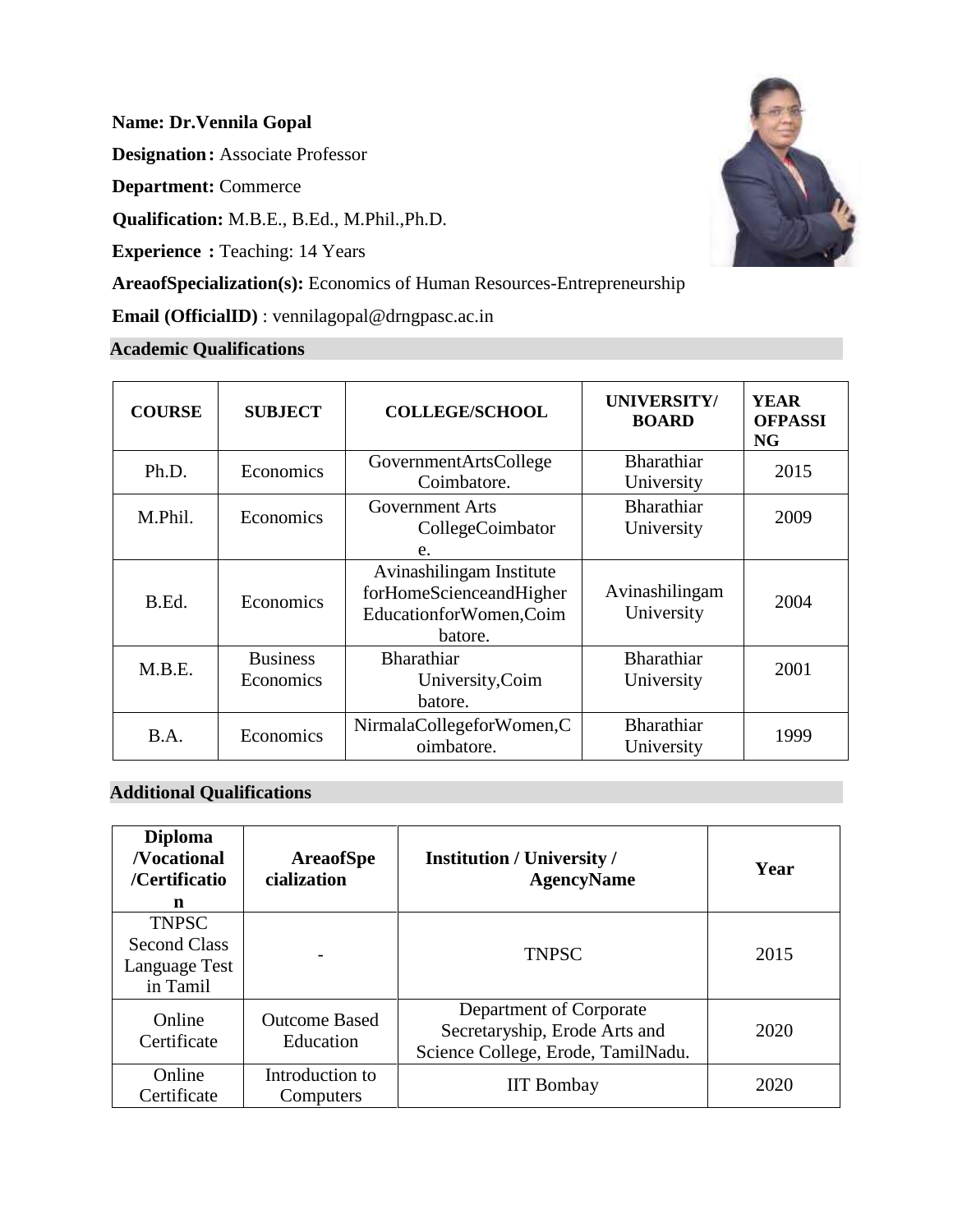### **Work Experience**

| S.No | <b>College</b>                                                 | <b>Designation</b>         | <b>PeriodofService</b> |
|------|----------------------------------------------------------------|----------------------------|------------------------|
|      | Nehru Arts and Science<br>College, Coimbatore.                 | <b>Associate Professor</b> | 11 years and 3 months  |
|      | SriKrishna Adithya College of Arts<br>and Science, Coimbatore. | <b>Associate Professor</b> | 2 years                |

### **Presentations in Conference**

- ✓ E–Learning–ToolforQualityEducation,nationalseminaronRoleofInternalQualityAssurance Mechanism in Centers of Higher Learning, IQAC, Nehru Arts and ScienceCollege,09- Oct-09and10-Oct-09.
- $\checkmark$  A Study on Motivation and Problems on Selected Women Entrepreneurs in CoimbatoreCity withSpecial ReferencetoBusinessandServiceSectorEntrepreneurs,regionalseminar on Gender Equality & Inclusive Growth, Centre for Women's Studies, EqualOpportunityCell&Dr.AmbedkarStudiesCentre,AvinashilingamDeemedUniversityfor Women,Coimbatore,14-Dec-10and15-Dec-10.
- $\checkmark$  Causes and Challenges of Women Entrepreneur in Coimbatore City, national conferenceon New Business Development– Issues, Challenges & Opportunities, Post GraduateDepartmentofCommerce,BishopHeberCollege,Trichy,12-Feb-10.
- ✓ Social Entrepreneurship among Parentless Children in India, national seminar on SocialEntrepreneurship: Strategies for Nation Building, Bharathiar School of Management andEntrepreneurDevelopment,BharathiarUniversity,Coimbatore,18-Feb-10.
- ✓ Economic Impactof Globalization,national seminaron Globalization :Problems&Prospects, Directorate of Distance Education, Political Science & Public AdministrationWing,AnnamalaiUniversity,08-Mar-10and09-Mar-10.
- $\checkmark$  Domestic Tourism A Tool for Economic Development, national seminar on ServicesSector – Strategies to Win Global Competition, Bharathiar School of Management andEntrepreneurDevelopment,BharathiarUniversity,Coimbatore,03-Nov-10.
- ✓ EffectofGlobalWarmingonIndianCoastalAreas,statelevelseminaronGlobalWarming: Issues & Challenges, Post Graduate Department of Economics, GovernmentArtsCollege,Salem,07-Mar-11.
- $\checkmark$  Electrical&ElectronicWasteManagementPracticesby HouseholdsinCoimbatoreDistrict,nationalconferenceonModernBusinessPracticesinGlobal Scenario,Department of Business Administration, Annamalai University, Chidambaram, 22-Mar-12and23-Mar-12.
- ✓ MarketingStrategiesofMicroEnterprisesinCoimbatore,nationalconferenceonEmergingDim ensionsinManagement,DepartmentofCommerce&Management,KarpagamUniversity,Coi mbatore,01-Feb-13.
- ✓ ConsumersPurchasingAttitudetowardsEcoFriendlyFMCGProducts,nationalconferenceon RecentAdvancementsinBusinessPractices,NehruInstituteofManagementStudies,Coimbato re,15-Mar-13.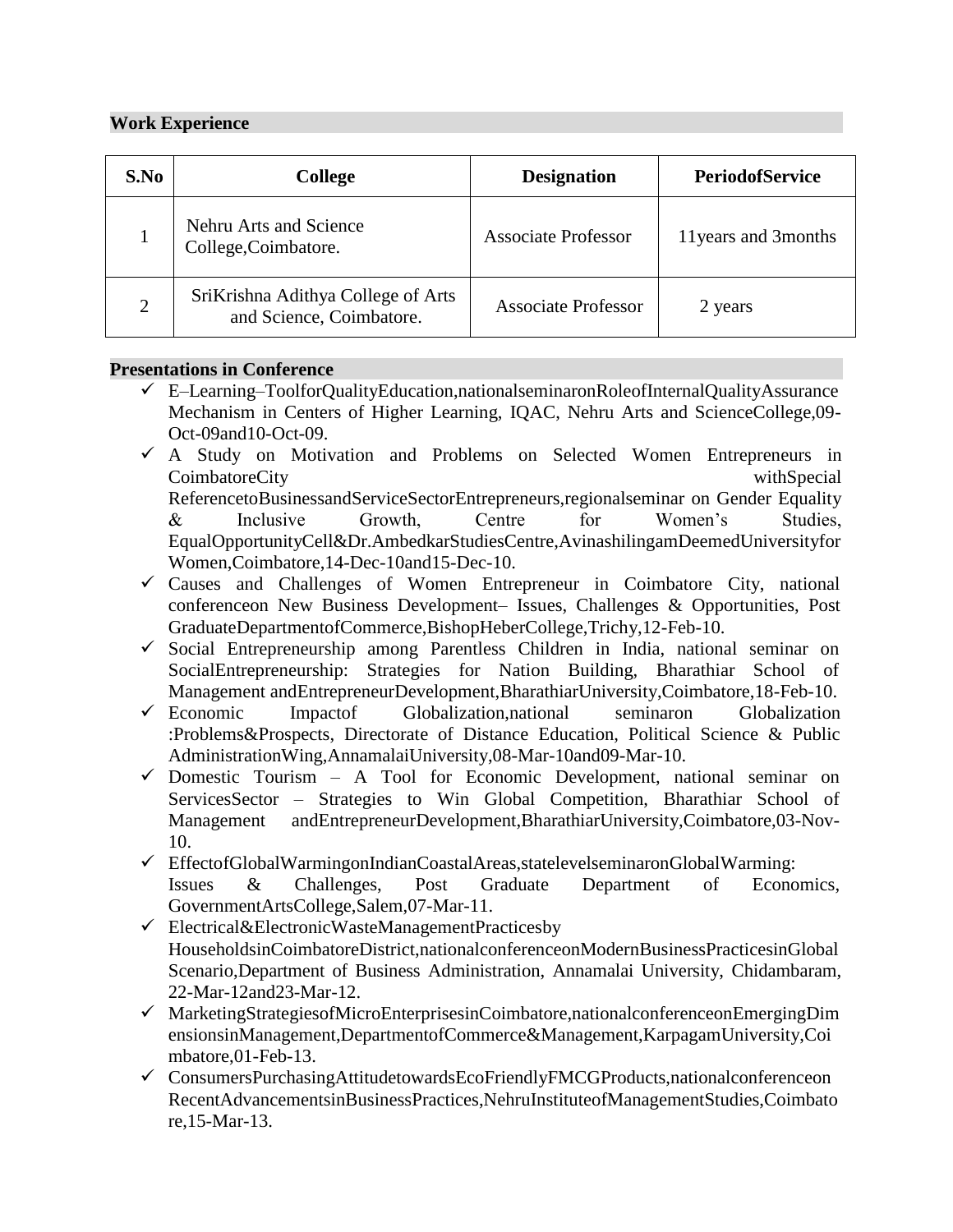- $\checkmark$  Sustainable Consumption Practices, international conference on Development Policy TransferofTechnologyforSustainableGrowthandDevelopment:LessonsandExperiences,Av inashilingamInstituteforHomeScienceandHigherEducationforWomen, Coimbatore in collaboration with The Institute of Finance Management, Dar EsSalaam,Tanzania,22- Aug-14and22-Aug-14.
- $\checkmark$  E-Banking Recent Trends in India, national conference on Innovations in Banking,DepartmentofcommercewithComputerApplications,SriRamakrishnaMissionVid yalaya CollegeofArts andScience,Coimbatore,28-Aug-14.
- ✓ OrganizationalCultureatApparelRetailShopsinCoimbatoreCity,internationalconference on Interdisciplinary Research Innovations in Computer Science, Biosciencesand Electronics (ICIRCBE'16),Nehru Arts and Science College atKuala Lumpur,Malaysia,29-Nov-16and30-Nov-16.
- $\checkmark$  Changes in Financial Regulations of Public Sector Banks in India, national conclave onFinancial Conclave on "Living with Financial Freedom", Department of ManagementStudies,NehruInstituteofTechnology,Coimbatore,25-Jun-16and26-Jun-16.
- $\checkmark$  AnAnalysisoftheProblemsConfronting StreetVendorsinCoimbatoreCity,internationalconference on Interdisciplinary Research Innovations in Science and Humanities (IC-IRISH'17), Nehru Arts and Science College at Bangkok, Thailand, 29-Nov-17 and 30-Nov-17.

### **ParticipationinConference**

### **International**

- $\checkmark$  Rebooting Strategies for Global Recession, Department of Commerce, Commerce CA,BusinessManagement&HospitalAdministration,TirupurKumaranCollegeforWomen, Coimbatore, 20-Aug-09.
- ✓ GoGlobalE3ChangesandChallengesinEducation,EmploymentandEntrepreneurship,Nehr uGroupofInstitutions,Coimbatore,21-Jul-12.

## **National**

 $\checkmark$  Pinnacle 2012 – Innovative Paradigms in Contemporary Management, The Departmentof

ManagementTechnology,S.B.JainInstituteofTechnology,ManagementandResearch,Nagp ur,28-Jan-12.

✓ Achievement on Millennium Development Goals: Indian Perspective, Department ofEconomics,PSGRKrishnammalCollegeforWomeninCollaborationwiththeAssociationof Economics ofTamilNadu,26-Mar-13.

## **ParticipationinSeminars**

#### **International**

✓ SOCRES-2011,World Women'sWelfareAssociation,Chennai,20-Nov-11.

## **National**

- ✓ Best Practices in Integrating Teaching with Research in Institutions of Higher Learning,IQAC & Research Cell, P.S.G.R. Krishnammal College for Women, Coimbatore, 22-Jan-10.
- ✓ EnhancementofServiceQualityinHigherEducationInstitution,IQAC,Dr.SNSRajalakshmi CollegeofArtsand Science,Coimbatore,18-Mar-11and 19-Mar-11.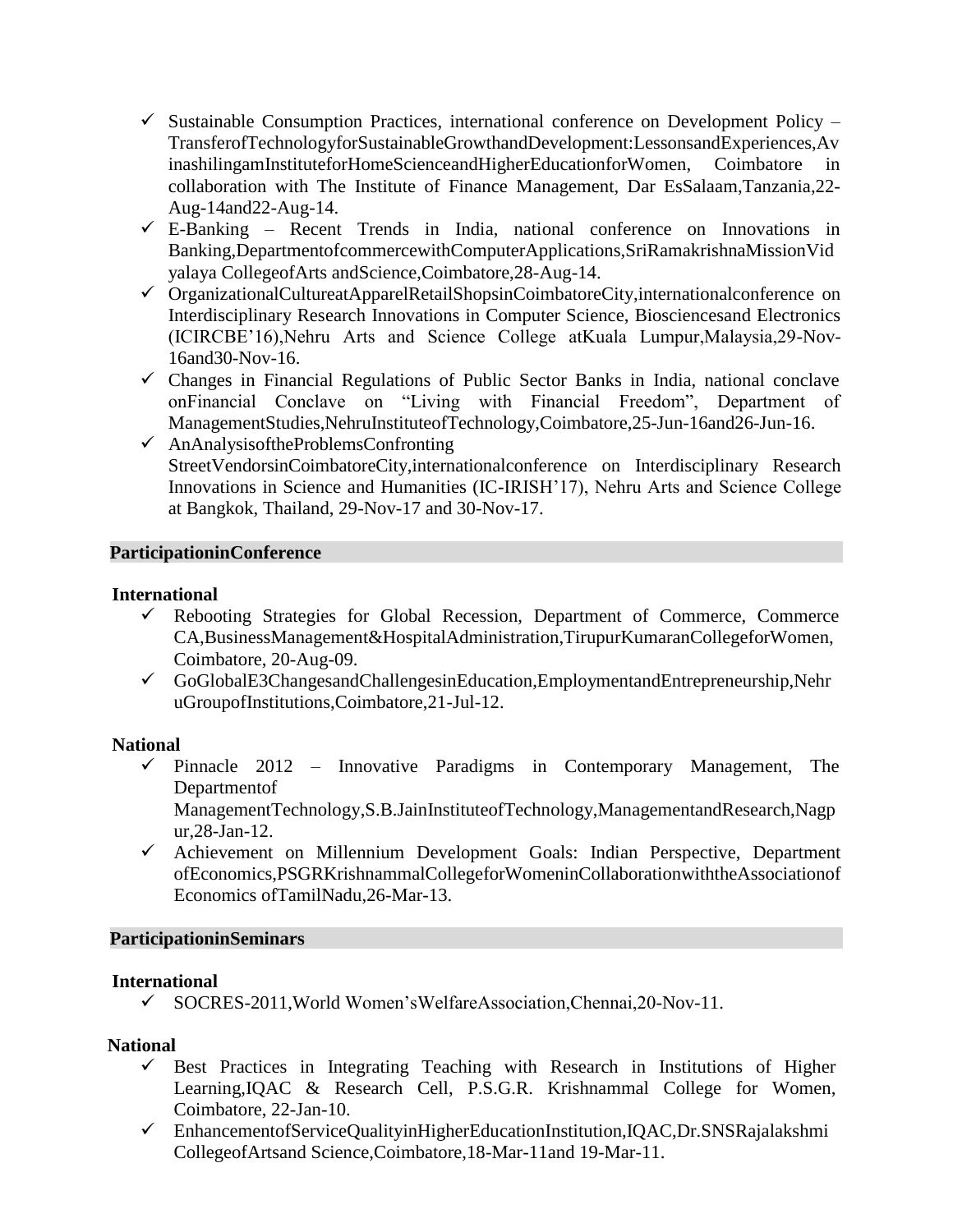- ✓ RoleofInternalQualityAssuranceCellinReaccreditation,IQAC,NehruArtsandScience,Coi mbatore, 20-Jul-13.
- ✓ ProgressiveInitiativesbyNAACforQualityinHigherEducationInstitutions,IQAC.
- ✓ P.K.R.ArtsCollege forWomen,Erode,01-Mar-19.

### **ParticipationinWorkshop**

#### **International**

✓ Quantitative Analysis in Social and Business Research Using SPSS, Post Graduate andResearchDepartmentofEconomics,SriG.V.G.VisalakshiCollegeforWomen,Udumalpe t,08-Jan-10.

## **National**

- $\checkmark$  Revival of Indian Agriculture with Total Food Security for the Future, Department ofEconomics,Providence CollegeforWomen,the Nilgiris,25-Sep-09.
- ✓ Social Sciences Research Methodology and Use of SPSS Software for Data Analysis,Department of Sociology & Population Studies & Department of Extension & CareerGuidance,BharathiarUniversity,Coimbatore, 22-Jun-11to25-Jun-11.
- ✓ National Programme on Technology Enhanced Learning, NPTEL, IIT Madras, 30-Aug-13.
- ✓ TheSignificanceofCurriculumDesignandDeliveryProcessinOutcomeBasedEducation(OB E),IQAC,NehruArtsandScienceCollege,Coimbatore,02-Apr-15.
- $\checkmark$  Environmental Accounting for Sustainable Development, School of Commerce (UGC SAP–DRS–I),BharathiarUniversity,Coimbatore,08-Sep-17.

## **ParticipationinFacultyDevelopmentProgramme/Refresher**

- ✓ FDP,NehruGroupofInstitutions,29-May-08and30-May-08.
- ✓ FDP,NehruGroupofInstitutions,08-Sep-08and09-Sep-08.
- ✓ FDP,NehruArtsandScienceCollege,25-May-09to31-May-09.
- ✓ FDP,NehruArtsandScienceCollege,27-May-10to06-Jun-10.
- $\checkmark$  OutboundTraining(FDP–2011)onExperientialLearning– TheNeedfor21<sup>st</sup>CenturyTeachers,NehruArtsandScienceCollege,24-Nov-11 to26-Nov-11.
- ✓ FDP,NehruArtsandScienceCollege, 29-May-12to02-Jun-12.
- ✓ FDP,NehruArtsandScienceCollege,26-Nov.12to04-Dec-12.
- ✓ FDP,NehruArtsandScienceCollege,27-May-13to31-May-13.
- ✓ Autonomy and Outcome Based Education, Nehru Arts and Science College, 24-May-15to30-May-15.
- ✓ SustainingAcademicExcellenceinManagementthroughPedagogicalInnovations,NehruGro upofInstitutions,03-Jul-15and04-Jul-15.
- ✓ E-Education: Content, Tools and Technologies, Nehru Arts and Science College, 07- Dec-15to11-Dec-15.
- ✓ Capacity Building Workshop on ICT & Web Tools for Emerging HigherEducationNeeds,NehruArts andScience College,17-May-16to21-May-16.
- ✓ Autonomy and Outcome Based Education, Nehru Arts and Science College, 23-May-17to27-May-17.
- ✓ Implementation of Teaching Methodologies, Psychological Approaches, UnderstandingCritical Environments,Identification & Coping,Role Plays and Group Activities &Energizers,SriKrishnaAdithyaCollegeofArtsandScience,Coimbatore,05-Dec-18.
- ✓ Online FDP on Introduction to Mutual Fund, Department of Commerce Accounting and Taxation & Centre for Faculty Development, Dr. N.G.P. Arts and Science College,